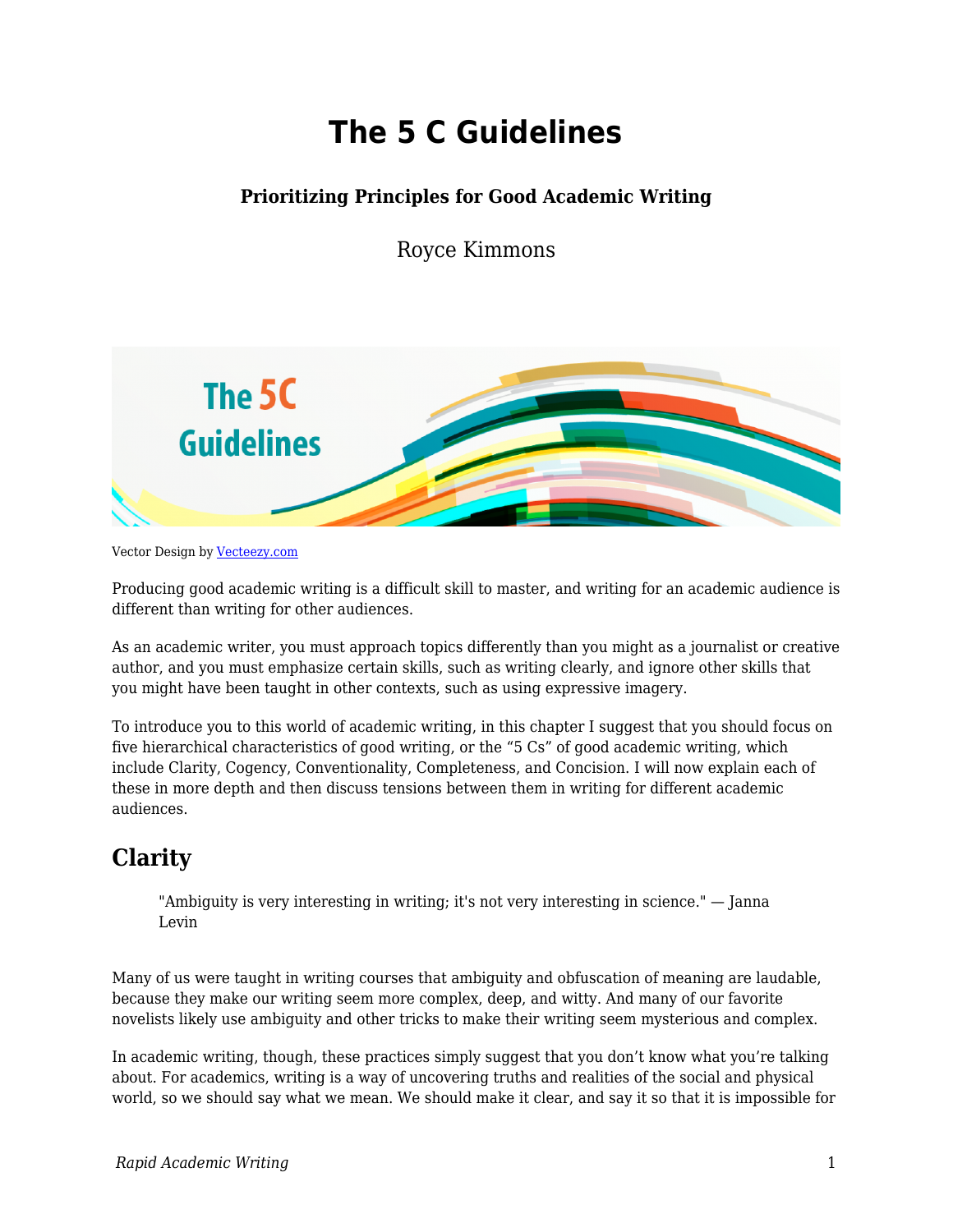our audience to misunderstand. If your imagined reader ever has to squint her eyes and muse "I wonder what the author *really* meant by this," then you have failed. If your imagined reader ever smiles to herself and chuckles at your brilliant wordplay, then you have failed.

This is not to say that academic writing must be joyless and stodgy. It can be witty. It can be deep. But academic depth and wit come from the ideas portrayed through the words, not the words themselves. Too often, writers use ambiguity to hide sloppy thinking and beautiful language to hide destitute ideas. If you say something that could potentially be misunderstood, explain it. If a simpler word will do in place of a more complex one, then use the simple word. Don't be afraid of laying out complex ideas across multiple sentences or paragraphs, but use the space available to you to open up your mind to your reader — what exactly you are thinking, how you are thinking about it, and why.

If you use jargon, technical terms, or initialisms, then you should define or operationalize them. Defining a term means that you are relying upon someone else's explanation of what the term means and are sticking with it (e.g., "Marwick defines 'social media' as…"). Operationalizing a term means that you are using a term that might mean multiple things but you are deciding to only use it in a very finite and specific manner (e.g., "In this paper, I use the word 'engagement' to mean…").

In the case of initialisms, no reader should be expected to know what a PBL, SNS, LMS, CMS, or PBIS is by virtue of the letters themselves, and often even technical initialisms might have multiple meanings (e.g., PBL in education might refer to "project-based learning" or "problem-based learning"). So, when you use initialisms in your writing, define them at the outset (e.g., "positive behavioral interventions and supports (PBIS)").

If you find yourself repeating the same words over and over again, that's okay; don't use variety in your language just for the sake of variety, because in highly technical academic fields every word carries with it technical baggage that you may not intend. If I'm talking about a "curriculum," then I shouldn't swap this out with "program," "module," "subject," or "materials" just because I'm tired of saying "curriculum;" each of these words means something very different, and using these terms interchangeably just shows my reader that I don't understand the differences between them.

In short, other types of writing often rely upon ambiguity and obfuscation to prevent their underlying thought processes from being examined, but examination of these processes is the whole purpose of academic writing. We are not poets, politicians, or preachers, whose primary goals are to be convincing or mystical; rather, we are fellow learners that can only learn together insofar as we can clearly reason together through a dialogic process of clear writing.

## **Cogency**

"Logic is the beginning of wisdom, not the end." — Leonard Nimoy

Your writing should follow a logical pattern or argument. Arguments generally follow a pattern of identifying one or more assumptions, providing evidence, and drawing a conclusion, such as:

- 1. Assumption Test creators should design tests to be equitable to all learners who may represent various demographic differences (e.g., race, ethnicity, gender);
- 2. Evidence Specific research studies show that some prominent tests exhibit inequitable outcomes for students based on race and ethnicity;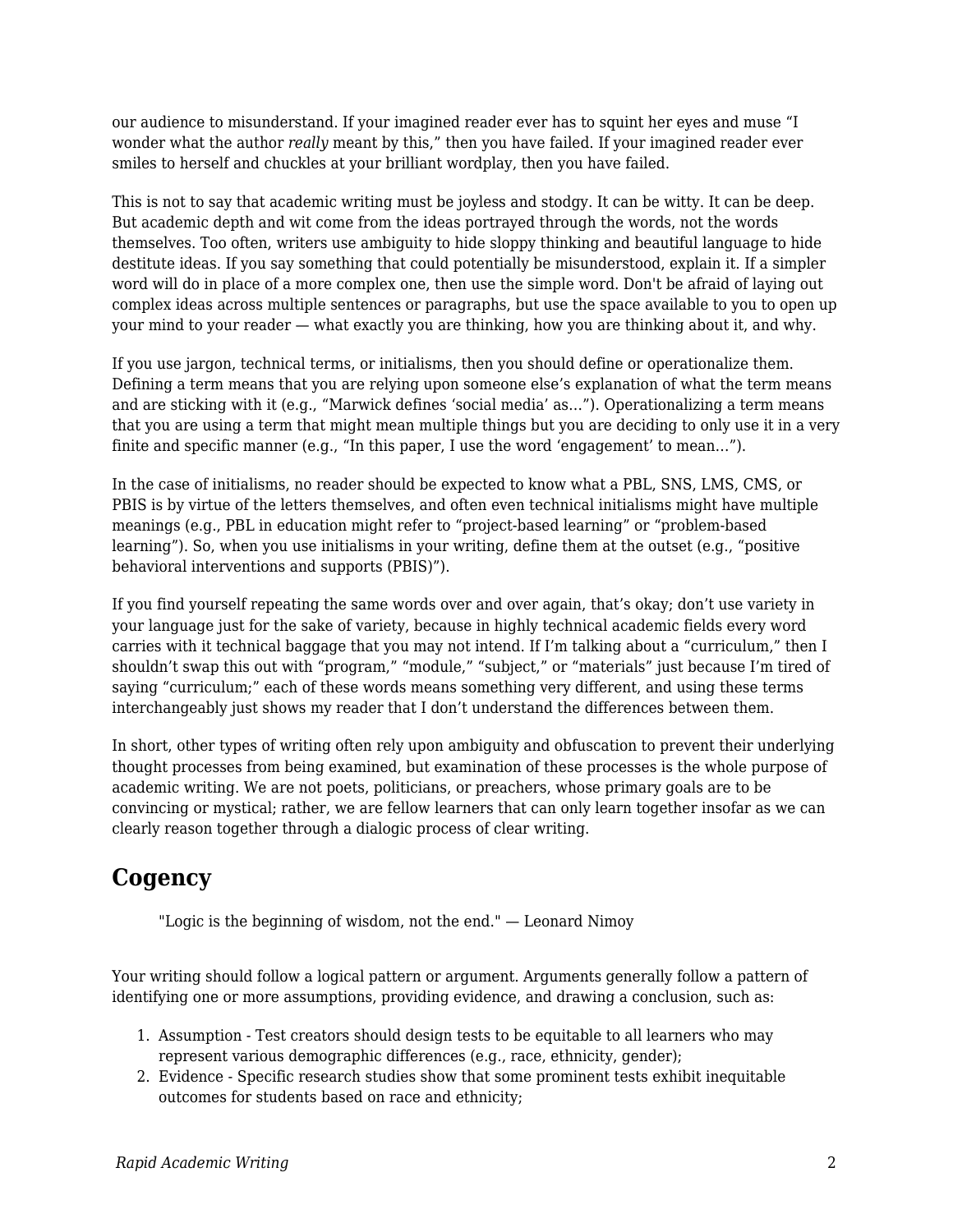3. Conclusion - Therefore, test creators should seek to understand why such tests are biased toward some students and should seek to remedy this issue.

Once a conclusion is drawn, it can then be used as an assumption for a subsequent argument. This means that the overarching argument for a paper actually consists of many micro-arguments made throughout the paper that build upon one another like bricks in a wall. Essentially, each paragraph in an academic paper should be treated as its own separate argument, and these arguments then build off of each other to construct the overarching argument.

To help reveal your logical structure, each paragraph should generally represent its own argument. It should start with a topic sentence, provide evidence, and then draw a conclusion that you then build upon in the next paragraph. This is what people often refer to as logical flow: moving from one idea to another without any unsubstantiated gaps.

Since you must substantiate each claim that you make in an academic paper, you should also be careful not to overstate claims (e.g., using superlative language) and not to make claims that you cannot provide evidence for. Oftentimes, this is done by toning down language (e.g., "project-based learning *can be* an effective pedagogical strategy" [toned down] vs. "project-based learning *is the best* pedagogical strategy" [superlative]) and using helping verbs, such as *may*, *can*, and *might* (e.g., "social media use *may* contribute to student depression" vs. "social media *make* kids depressed"). By toning down your language, you introduce possibilities for doubt (which academics should always be open to) and also prevent your argument from being invalidated by a single counter-instance (e.g., "my kid uses social media and is not depressed, therefore your argument is invalid").

### **Conventionality**

"Writing [without structure] is like playing tennis with the net down." — Robert Frost

In order to understand each other and to know what to expect when we are reading a new manuscript, we need some conventions to provide uniformity. If every article you read had a unique structure, formatting, spacing, capitalization, font size, style, tone, and so forth, you would have increased difficulty comparing it to other work that had gone before.

However, if every time you approach a new piece of writing you know what to expect and where to find it, you will be able to more efficiently recognize where to go and what to look for in the paper. Rather than hunting for the research question, you will know that it will be found right before the methods section and that results will be provided right after that section. Similarly, when you see a bolded and centered line of text, you will know that this means that a new top-level (H1) section is beginning and are not left to wonder why the author made such a bold stylistic choice.

For these reasons, groups of academics have sets of guidelines that they agree to follow, and in our field we follow the American Psychological Association's (APA) Handbook (version 6). That handbook covers everything from structure and formatting to style and tone, and theses, dissertations, and class projects require students to follow these same guidelines to help ensure that student work is written in a way that will allow it to be published to a wider audience.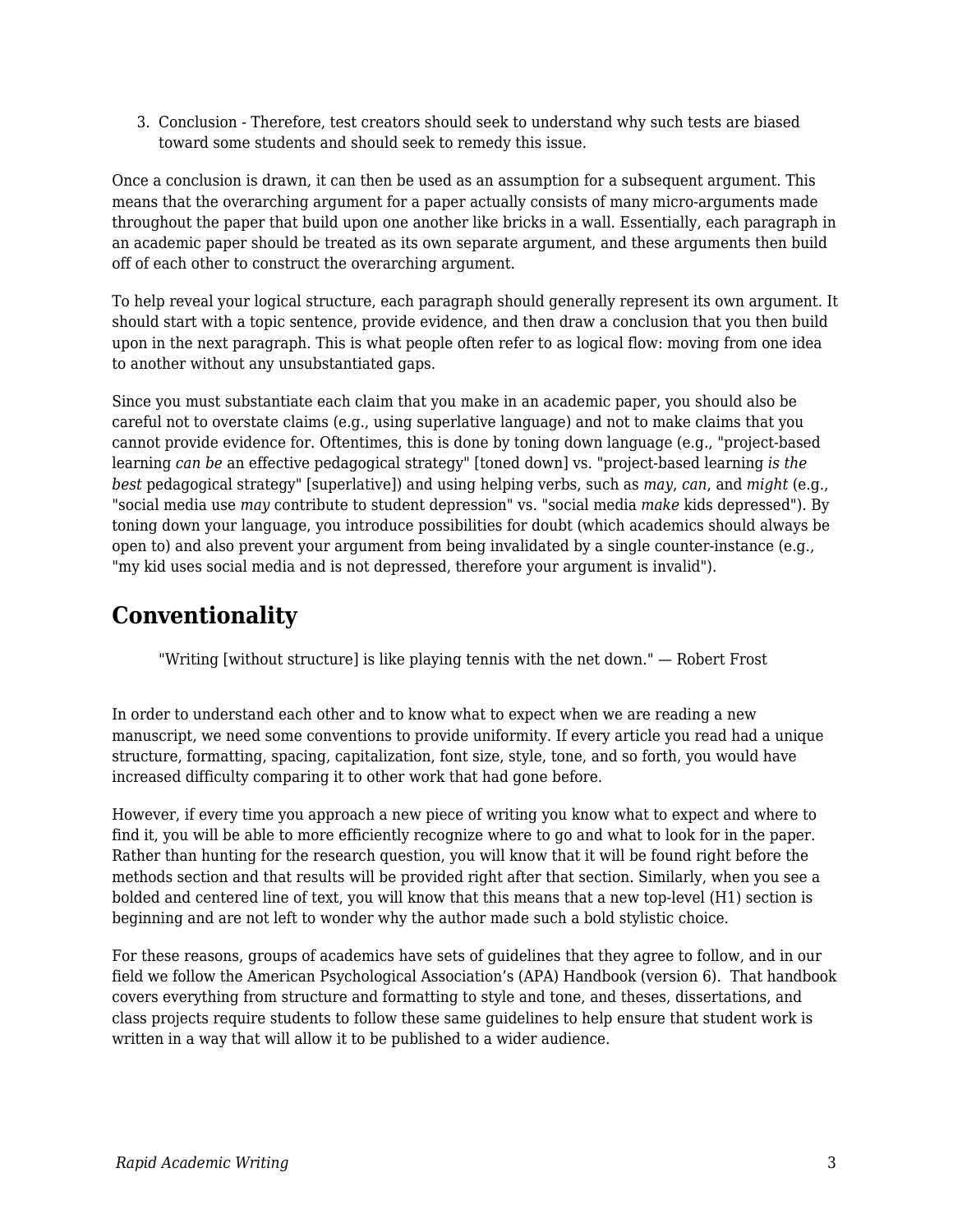#### **APA Template**

To assist you in following APA guidelines, you can access this [Google Document](https://docs.google.com/document/d/15NxRda-xpkfgc0BUGJ-YpYx07Px8QpS0g5x_iHyRuag/edit?usp=sharing) that has proper APA heading formats built into it. Then, click on the Styles dropdown > Options and save the APA styles as your default styles, thereby making any new documents that you create in Google Drive follow the APA conventions.

| File<br>Edit<br>View Insert Format Tools<br>Add-ons Help Last edit was 2 minu<br>いっちゃ<br>Heading 2<br>Times New ~<br>$100% -$<br>в<br>Ι<br>U<br>11<br>Normal text<br>Title<br>Subtitle<br><b>Heading 1</b><br><b>Heading 2</b><br>✓<br><b>Heading 3</b><br>Options<br>$\blacktriangleright$<br>Save as my default styles<br>Use my default styles<br>Reset styles |  |  | APA Stylesheet / Template |  | ☆ |  |  |  |  |
|-------------------------------------------------------------------------------------------------------------------------------------------------------------------------------------------------------------------------------------------------------------------------------------------------------------------------------------------------------------------|--|--|---------------------------|--|---|--|--|--|--|
|                                                                                                                                                                                                                                                                                                                                                                   |  |  |                           |  |   |  |  |  |  |
|                                                                                                                                                                                                                                                                                                                                                                   |  |  |                           |  |   |  |  |  |  |
|                                                                                                                                                                                                                                                                                                                                                                   |  |  |                           |  |   |  |  |  |  |
|                                                                                                                                                                                                                                                                                                                                                                   |  |  |                           |  |   |  |  |  |  |
|                                                                                                                                                                                                                                                                                                                                                                   |  |  |                           |  |   |  |  |  |  |
|                                                                                                                                                                                                                                                                                                                                                                   |  |  |                           |  |   |  |  |  |  |
|                                                                                                                                                                                                                                                                                                                                                                   |  |  |                           |  |   |  |  |  |  |
|                                                                                                                                                                                                                                                                                                                                                                   |  |  |                           |  |   |  |  |  |  |
|                                                                                                                                                                                                                                                                                                                                                                   |  |  |                           |  |   |  |  |  |  |
|                                                                                                                                                                                                                                                                                                                                                                   |  |  |                           |  |   |  |  |  |  |
|                                                                                                                                                                                                                                                                                                                                                                   |  |  |                           |  |   |  |  |  |  |

Setting the APA stylesheet as your default Google Document styles

### **Completeness**

"Our duty is to believe that for which we have sufficient evidence, and to suspend our judgment when we have not." — John Lubbock

Since the goal of academic work is to inform as broad an audience as possible and to stand up under the scrutiny of diverse sets of eyes, you must flesh out your writing to address all of the major questions and doubts that your readers might have. Thus, you must not only make an argument that might be convincing to a few people, but you must include sufficient detail and explanation to allow your writing to hold under the scrutiny of the most critical reader. That is, you must write for your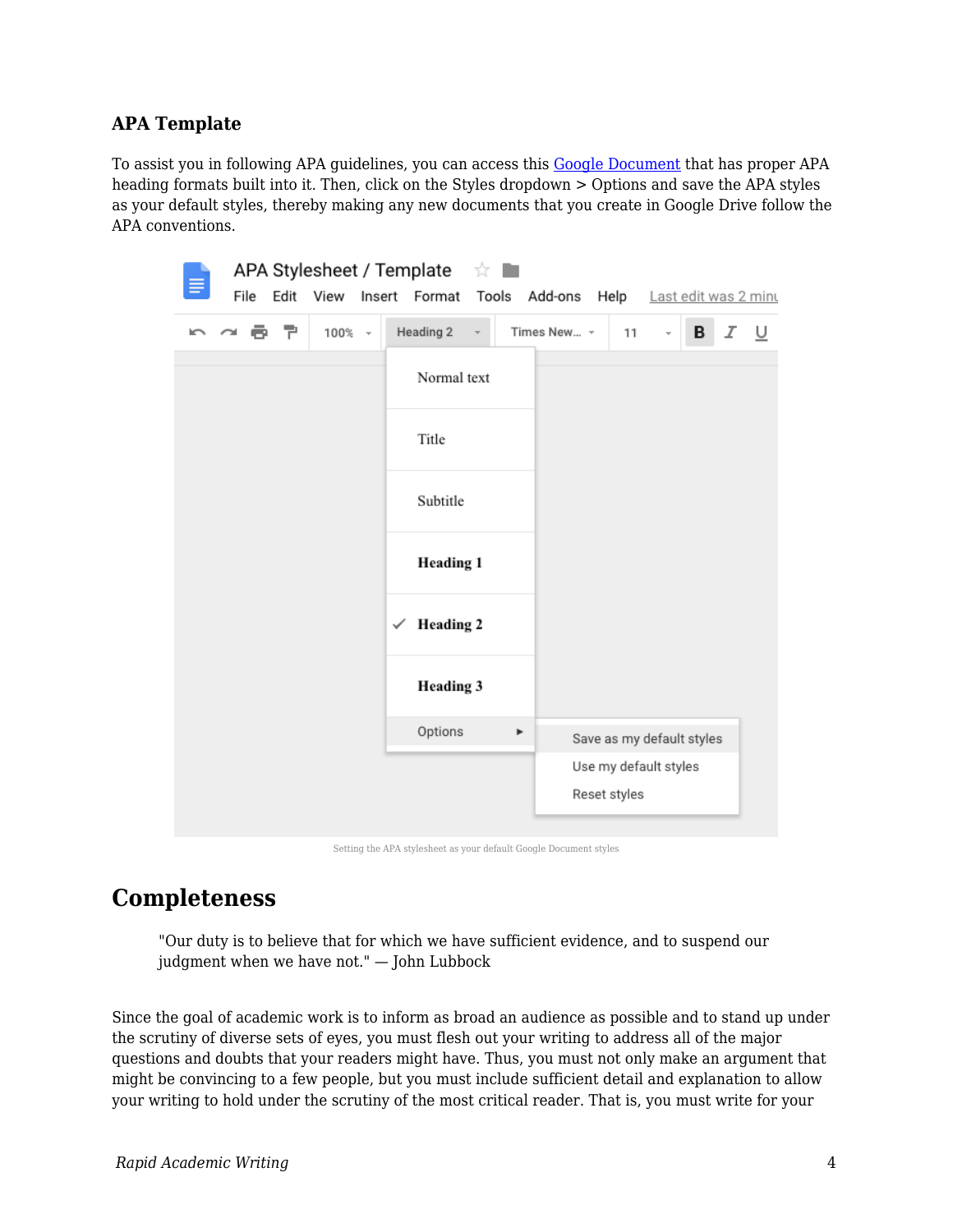greatest critic, not your greatest fan.

This is why academic publishing relies upon peer review. The assumption of peer review is that the best way to ensure quality of writing is to put an author's work in the hands of dispassionate, unbiased, and diverse experts who typically do not know the identity of the author. This allows reviewers to be honest in their feedback and prevents them from relying upon their personal relationships with or knowledge of the author to fill any gaps (e.g., "I've heard of Dr. Avila, and she's done great work before, so I'm assuming that she did good work here, too"). Rather, every piece of academic writing must stand or fall on its own merits and not on the author's prior quality of work or reputation.

To do this, you must be explicit and detailed, assume that your reader does not know or trust you as the author, and treat every piece of academic writing as a completely self-contained, self-sustaining, self-validating artifact.

# **Concision**

"Brevity is the soul of wit."— William Shakespeare

Most journals in education and other social sciences have strict article word limits of 4,000 to 7,000 words, or roughly 20 to 30 double-spaced pages. This historically has been done to accommodate publishing limitations, because printing pages in a journal is expensive, but even in a digital world, with practically zero publishing costs for adding additional words, imposing limits helps to reduce information overload on readers and to drive more readers to your work.

After all, a moderately-interested reader is much more likely to read a ten-page synopsis of your dissertation than the 200-page document itself, and only the most devoted of readers will stick with it after 20 pages or so. This means that you as the author must not only meet all of the requirements established by the previous guidelines, but you must do it on a strict word budget that avoids unnecessary detail or repetition.

### **Tensions and Relative Importance**

As you've probably guessed by this point, the demands of each of these guidelines sometimes conflict with one another. For instance, being complete might mean that you are not very concise, and being clear might reveal the irrationality or poor cogency of your argument. At such times, you must prioritize the guidelines to determine which to emphasize and which to ignore.

Depending on the type of academic writing you are doing, the way that you prioritize guidelines may vary. For instance, a journal article will normally value concision over completeness, due to publishing word limits and trying to make the article as accessible as possible to a wide audience, while a systematic literature review for a thesis or dissertation will do the opposite, requiring students to reveal all of their understanding of their topic and how it is situated within the broader field so that their committees can be assured that they actually know what they are talking about.

Similarly, a quantitative empirical paper will rely heavily upon the conventions established by the paradigm (e.g., p-values, effect sizes), while a qualitative empirical paper will need to provide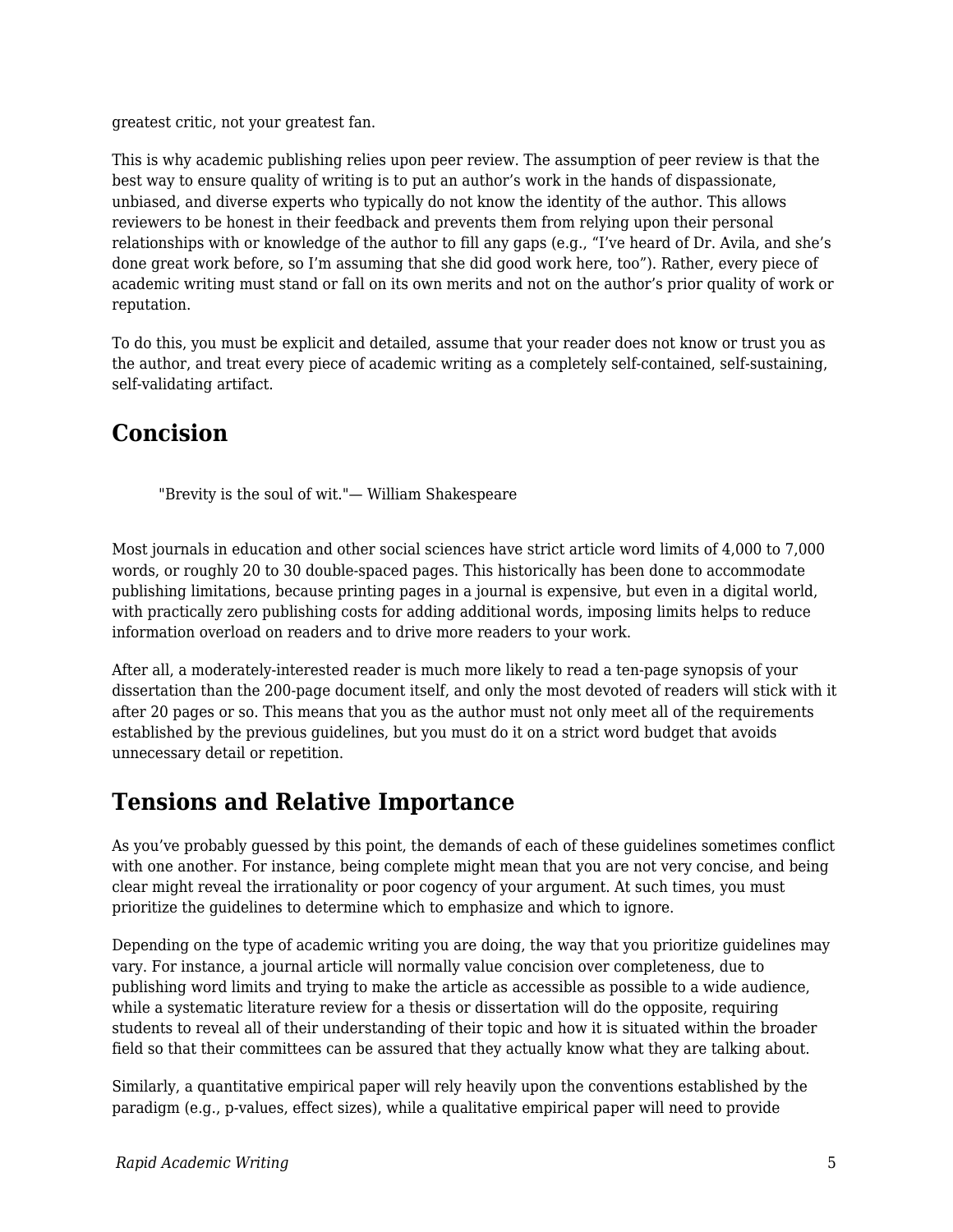completeness in its descriptions to allow for trustworthiness and at times ignore conventions. Theoretical papers will also often necessarily defy some conventions in favor of laying out a clear and cogent argument, because the proposed ideas will be new and will not neatly fit within existing reporting approaches but will nonetheless need to be argued in a reasonable and compelling manner.

All this is to say that though these guidelines are all important, their relative importance to one another varies by the context of the writing as determined by purpose, audience, and methods.

#### **Table 1**

| <b>Relative Importance</b> | <b>Journal Article</b> | <b>Thesis or Dissertation</b> |  |  |  |  |
|----------------------------|------------------------|-------------------------------|--|--|--|--|
| <b>Most Important</b>      | <b>Concision</b>       | <b>Completeness</b>           |  |  |  |  |
|                            | Conventionality        | Clarity                       |  |  |  |  |
|                            | Clarity                | Cogency                       |  |  |  |  |
|                            | Cogency                | Conventionality               |  |  |  |  |
| Least Important            | Completeness           | Concision                     |  |  |  |  |

*Relative Importance of the 5 Cs in Different Settings*

By focusing on these 5 Cs and each of their relative importance for your writing context, you can begin to approach your own work in a manner that is systematic and self-reflective. If writing a thesis, for instance, I should start by asking myself "Am I including all pertinent information and details? Is my meaning clear? Is my logic sound? Am I following APA guidelines? And am I careful not to repeat myself or belabor my point?" If writing a theoretical argument for a journal, on the other hand, I should ask myself "Am I within the word limit for the journal? Am I following the journal's stylistic guidelines? Is my argument strong? Is my meaning clear? And do I cover everything that I need to in order to preempt any concerns?"

When asking these questions, something always has to give, such as cutting that explanatory paragraph to get an article under the journal's required word limit or adding an additional paragraph to make it clear to your thesis readers that you understand the implications of what you're saying. Through it all, however, each of these guidelines is generally important to follow, and you can only justify ignoring one temporarily in those cases where tensions exist and your intended audience requires you to prioritize another guideline in its place.